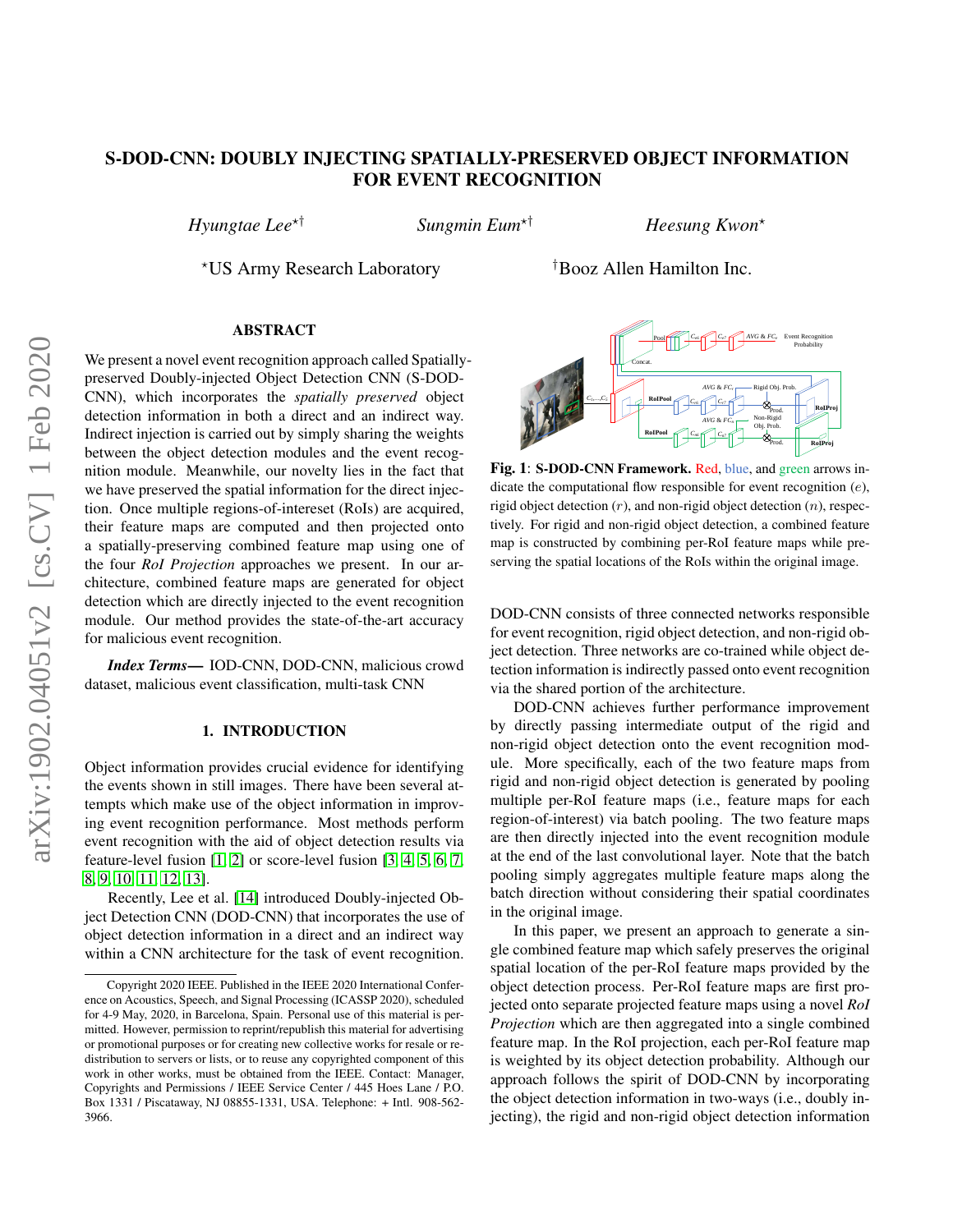is used in a different way by preserving the spatial context for each of the per-RoI feature map. Therefore, we call our new architecture *Spatially-Preserved and Doubly-injected Object Detection CNN (S-DOD-CNN)* which is depicted in Figure [1.](#page-0-0)

When projecting the per-RoI feature maps into one single projected feature map, we adopt two interpolation methods which are *MAX interpolation* and *Linear interpolation*. In *MAX interpolation*, a maximum value among the input points is projected into the output point. In *Linear interpolation*, a linearly interpolated value of the four nearest input points is projected into the output. These interpolation methods can be applied with either *class-specific* or *class-agnostic* RoI selection. While class-specific selection carries out the RoI projection for each set of object class, the class-agnostic selection considers only a small subset of RoIs among all the RoIs disregarding the object classes. Therefore, the RoI projection can be conducted in four different combinations.

In order to prove the effectiveness of using a spatiallypreserved object detection feature maps for event recognition, we conducted several experiments on the malicious event classification [\[12\]](#page-4-11). We have validated that all four combinations of the novel RoI projection within S-DOD-CNN provide higher accuracy than all the baselines.

## 2. S-DOD-CNN

#### 2.1. Architecture

DOD-CNN. DOD-CNN [\[14\]](#page-4-13) consists of five shared convolutional layers  $(C_1, \dots, C_5)$ , one RoI pooling layer, and three separate modules, each responsible for event recognition, rigid object detection, and non-rigid object detection, respectively. Each module consists of two convolutional layers  $(C_6, C_7)$ , one average pooling layer  $(AVG)$ , and one fully connected layer  $(FC)$ , where the output dimension of the last layer is set to match the number of events or objects.

DOD-CNN takes one image and multiple RoIs (approximatedly 2000 for rigid objects and 5 for non-rigid objects per image) as input. Selective search [\[15\]](#page-4-14) and multi-scale sliding windows [\[16,](#page-4-15) [17,](#page-4-16) [18,](#page-4-17) [19\]](#page-4-18) are used to generate the RoIs for rigid and non-rigid objects, respectively. For each RoI, per-RoI feature map is computed via RoI pooling and then fed into its corresponding task-specific module.

For rigid or non-rigid object detection, the output of the last convolutional layer (denoted as *per-RoI*  $C_7$  *feature map*) is pooled into a single map along the batch direction, which is referred to as a *batch pooling*. The two single feature maps are then concatenated with the output of the last convolution layer of the event recognition. The concatenated map is fed into the remaining event recognition layers which are the average pooling and fully connected layer.

Batch pooling does not preserve the spatial information of the feature maps since these maps are aligned and pooled without the consideration of their spatial coordinates in the

<span id="page-1-0"></span>

Fig. 2: Overall Process of Building a Combined Feature Map. The combined feature map is max-pooled with multiple projected feature maps that are projected from original feature maps  $(2\times 2 \text{ bins})$ in this example) w.r.t. their original spatial coordinates in the image.

<span id="page-1-1"></span>

original input image. For instance, consider selecting feature points at a same location, from two different feature maps which are aligned for batch pooling. These points do not necessarily correspond to the same location in the input image as each feature map is tied with a different RoI.

S-DOD-CNN. We introduce a novel method that aggregates multiple feature maps which come from different regions in the input image while preserving the spatial information. The spatial information for each per-RoI  $C_7$  feature map is preserved by projecting each feature map onto a location on a *projected feature map* which corresponds to its original spatial location within the input image.

Figure [2](#page-1-0) illustrates how per-RoI  $C_7$  feature maps are processed through RoI Projection (*RoIProj*) to generate corresponding projected feature maps. Note that before the per-RoI  $C_7$  feature maps are fed into RoIProj, they are multiplied by its detection probability to incorporate the reliability for each detection result. The projected feature maps are then maxpooled to build a *combined feature map*. In our experiment, five per-RoI  $C_7$  feature maps with the highest probability values are chosen to build the combined feature map.

Our network generates two separate combined feature maps, one for rigid and another for non-rigid object detection. These two combined feature maps are concatenated with the event recognition feature map as in Figure [1.](#page-0-0) The two combined feature maps share the same-sized and aligned receptive field with the event recognition feature map, and thus they are 'spatially-preserved'. The event recognition feature map is the output of  $C_5$  layer right before RoI pool-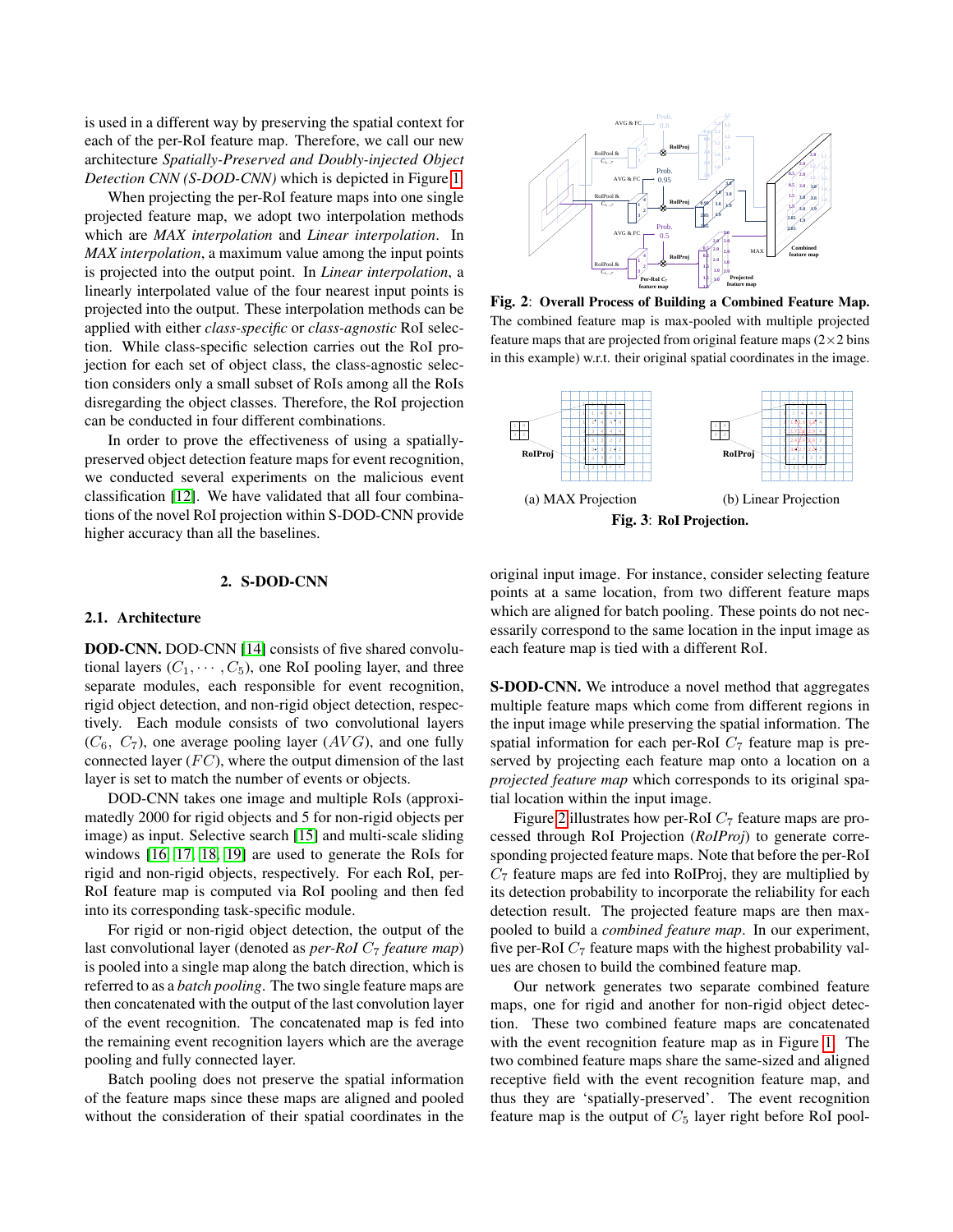<span id="page-2-0"></span>

Fig. 4: The Second Stage of Training Process.

ing. The event recognition module intakes this concatenated map to compute the event recognition probability. As we are constructing our network based on the DOD-CNN, but with 'spatially-preserved' object detection information for event recognition, we call it Spatially-preserved DOD-CNN (S-DOD-CNN).

**RoI Projection.** When projecting the per-RoI  $C_7$  feature maps into one projected feature map (denoted as RoIProj in Figure [2\)](#page-1-0), we adopt one of the two interpolation methods: *MAX interpolation* or *Linear interpolation*. Examples of the two interpolations are shown in Figure [3.](#page-1-1) When multiple points on an input map is being projected onto a single point on an output map, the point is filled with a maximum (*MAX*) or a linearly interpolated value of four nearest input points (*Linear*).

The RoI projection can be performed in two different ways. These two methods differ based on how a subset of RoIs (the RoIs that are actually used for projection) is selected from the overall set of RoIs. Both of the selection methods utilize N probability scores which are generated for each RoI after AVG  $&$  FC (see Figure [2\)](#page-1-0), where N is the number of classes. For *class-specific* selection, 5 RoIs with highest probability scores are chosen for each class. For *class-agnostic* selection, 5 RoIs with highest probability scores are chosen from all the RoIs without regard to which classes they come from. Therefore, the number of executions for RoI projection is either  $N$  times or just once, based on which selection method is chosen. In addition, if per-RoI  $C_7$ feature map has  $k$  channels, the dimension of the channel for the combined map under the class-specific selection becomes  $k \times N$ , while it remains as k under the class-agnostic selection. Overall, the RoI projection can be performed as one of the four combinations as there are two different interpolations methods (MAX/Linear) and two different RoI selection methods (class-specific/agnostic).

## 2.2. Training

S-DOD-CNN is trained by using a mini-batch stochastic gradient descent (SGD) optimization approach. Event recognition and rigid object detection modules are optimized by minimizing their softmax loss while cross entropy loss is used for non-rigid object detection optimization. Each batch contains two images consisting of one malicious image and one benign image. For event recognition and non-rigid object detection, 1 and 5 RoIs are generated for each image, respectively. For rigid object detection, a batch takes 64 RoIs randomly selected from approximately 2000 RoIs generated by selective search. Accordingly, we need to prepare a large number of batches to cover the entire RoI set for training rigid object detection. A batch (which contains 2 images) consists of 2, 128, and 10 RoIs for event recognition, rigid object detection, and non-rigid object detection, respectively.

In preparing the positive and negative samples for training, we have used 0.5 and 0.1 as the rigid and non-rigid object detection thresholds for the intersection-over-union (IOU) metric, respectively. Any RoI whose IOU with respect to the ground truth bounding box is larger than the threshold is treated as a positive example. RoIs whose IOU is lower than 0.1 are treated as negative examples.

The weights in  $C_1, \dots, C_5$  are initially inherited from the pre-trained AlexNet [\[20\]](#page-4-19) trained on a large-scale Places dataset [\[21\]](#page-4-20) and the remaining layers  $(C_6, C_7$  and FC layers for all three modules) are initialized according to Gaussian distribution with 0 mean and 0.01 standard deviation.

Two-stage Cascaded Optimization. To allow more batches for training rigid object detection, we use a two-stage cascaded optimization strategy. In the first stage, only the layers used to perform rigid object detection are trained. Then, in the second stage, all three tasks are jointly optimized in an end-toend fashion. Figure [4](#page-2-0) shows the second stage of the training process. For each training iteration in the second stage, two processes ((a) and (b) in Figure [4\)](#page-2-0) are executed in order. In process (a), all the layers of the two object detection modules are optimized with a batch containing 128 RoIs of rigid object and 10 RoIs of non-rigid object. After the process (a) is done, full set of RoIs (i.e. approximately 4000 RoIs for rigid object, 10 RoIs for non-rigid object) is fed into the object detection modules. The resulting combined feature maps are injected into the event recognition module for optimization. We set the learning rate of 0.001, 50k iterations, and the step size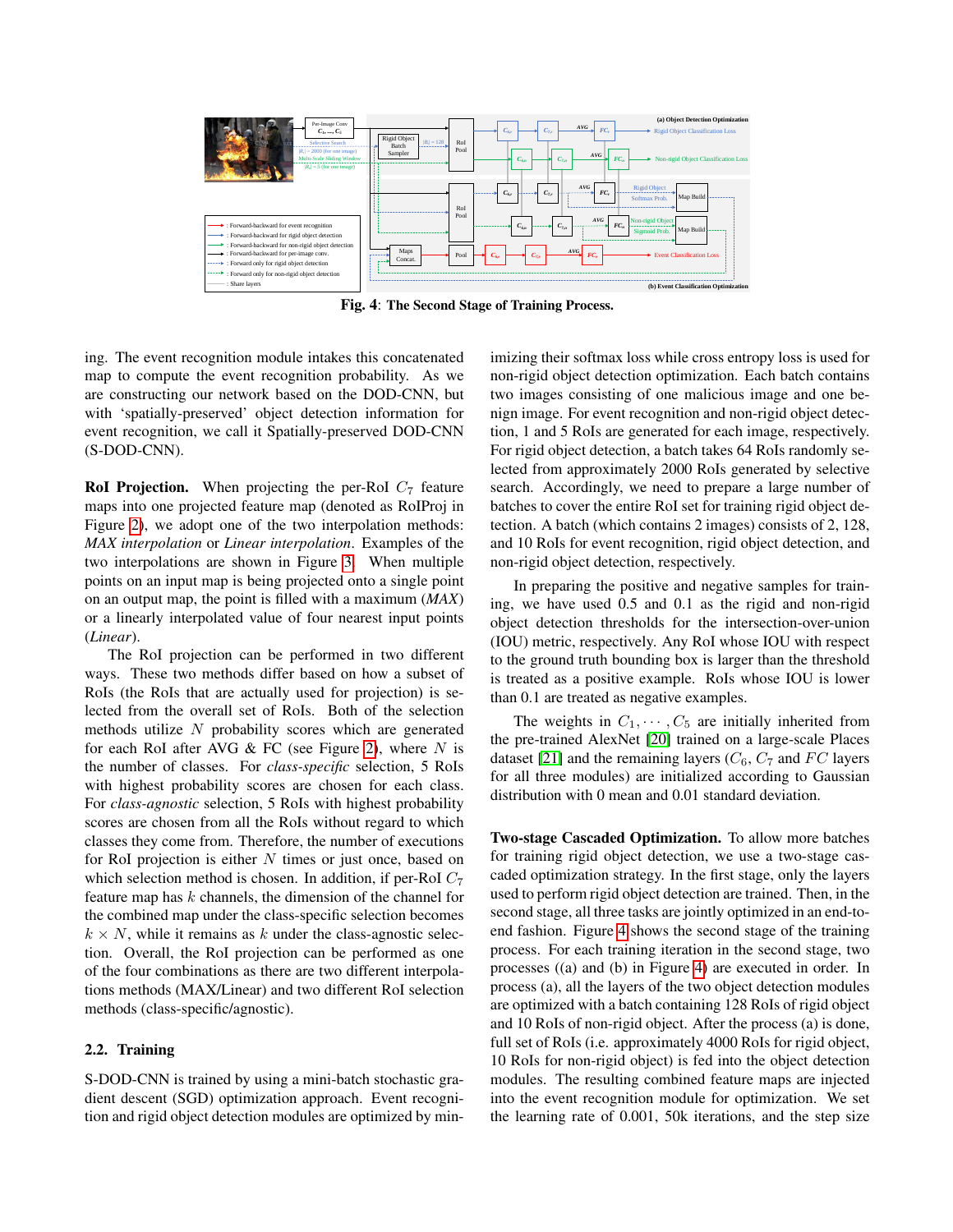<span id="page-3-0"></span>

| Method                                 | RoI Projection<br>MAX/Linear RoI Selection | $AP(\%)$                                           |                      |
|----------------------------------------|--------------------------------------------|----------------------------------------------------|----------------------|
| No Direct Inject. [14]<br>DOD-CNN [14] |                                            |                                                    | 90.7<br>94.6         |
| S-DOD-CNN                              | MAX                                        | Class-agnostic                                     | 95.7                 |
|                                        | MAX<br>Linear<br>Linear                    | Class-specific<br>Class-agnostic<br>Class-specific | 95.8<br>95.8<br>95.9 |

Table 1: Event recognition average precision (AP). All networks use the same backbone consisting of five per-image convolution layers and three sets of two convolutional layers and one fully connected layer corresponding to three tasks.

of 30k for the first stage and the learning rate of 0.0001, 20k iterations, and the step size of 12k for the second stage.

#### 3. EXPERIMENTS

# 3.1. Dataset

Malicious Crowd Dataset [\[12,](#page-4-11) [22\]](#page-4-21) is selected as it provides the appropriate components to evaluate the effects of using object information for event recognition. It contains 1133 images and is equally divided into *malicious* classes and *benign* classes. Half of the dataset is used for training and the rest is used for testing. In addition to the label of the event class, bounding box annotations of three rigid objects (*police*, *helmet*, *car*) and two non-rigid objects (*fire*, *smoke*) are provided. [\[12\]](#page-4-11) provides details on how these objects are selected.

#### 3.2. Performance Evaluation

To demonstrate the effectiveness of our approach, we compared the event recognition accuracy of S-DOD-CNN with two baselines: DOD-CNN which does not include direct injection and DOD-CNN which incorporates both direct and indirect injection. The accuracy is measured with average precision (AP) as shown in Table [1.](#page-3-0) S-DOD-CNN, which adopts one of the four RoI projections, provides at least 1.1% higher accuracy than both of the baselines. This verifies the effectiveness of using object detection information spatially preserved via RoI projection. RoI projection using linear interpolation and class-specific RoI selection shows the highest accuracy among all the methods but the differences are marginal.

In Table [2,](#page-3-1) we also analyzed how the each task performs when they are individually optimized (Single-task) or cooptimized. For No Direct Injection and DOD-CNN cases, non-rigid object detection performs better when optimized simultaneously with other tasks. However, in S-DOD-CNN, the performance of the two sub-tasks (rigid and non-rigid object detection) was degraded. This indicates that the two tasks are sacrificed to solely improve event recognition performance.

<span id="page-3-1"></span>

|      | Task   Single-task   No Direct Injection   DOD-CNN   S-DOD-CNN |      |  |
|------|----------------------------------------------------------------|------|--|
| 89.9 |                                                                | 94.6 |  |
|      |                                                                | 7.8  |  |
| 30.4 |                                                                |      |  |

Table 2: Single task versus multitask performance. Task: E: Event Recognition, R: Rigid Object Detection, N: Non-rigid Object Detection. For S-DOD-CNN, RoI Projection with linear interpolation and class-specific selection was chosen.

<span id="page-3-2"></span>

| Method       | Inject<br>Build | $C_5$ | $C_{6}$ | ىن.  |
|--------------|-----------------|-------|---------|------|
| DOD-CNN [14] |                 |       | 91.4    | 94.6 |
| S-DOD-CNN    | RoIPool         | 90.5  | 90.6    | 90.5 |
|              | U6              | 94.8  | 94.8    | 94.7 |
|              |                 | 95.8  | 95.7    | 95.5 |

Table 3: Performance comparison w.r.t. location of building and injection of combined feature maps. RoI projection with linear interpolation and class-specific selection used for S-DOD-CNN.

## 3.3. Ablation Study: Location of Building and Injecting Combined Feature Map

Applying a convolutional layer after the concatenation may not be effective if the combined feature maps (coming from object detection) are not aligned properly with the event recognition feature map. One advantage achieved by constructing combined feature maps using our approach is that the map can be injected at any position in event recognition. Table [3](#page-3-2) shows the performance that varies according to the location of building and injection of the combined feature map. DOD-CNN, which loses RoI's spatial information during building a feature map, shows performance degradation when the injection location is placed before any convolutional layer (i.e.,  $C_6$  in Table [3\)](#page-3-2). In contrast, S-DOD-CNN does not lose any performance regardless of the injection position.

The performance of S-DOD-CNN depends greatly on the building location of the combined feature map. The best accuracy is achieved when it is constructed after  $C_7$ . Letting the input image go through more number of convolutional layers before building the combined feature maps may have provided a richer representation.

#### 4. CONCLUSION

We have devised an event recognition approach referred to as S-DOD-CNN where the object detection is exploited while preserving the spatial information. Multiple per-RoI feature maps within an object detection module are projected onto a combined feature map using one of the newly presented RoI Projections preserving the spatial location of each RoI with respect to the original image. These maps are then injected to the event recognition module. Our approach provides the state-of-the-art accuracy for malicious event recognition.